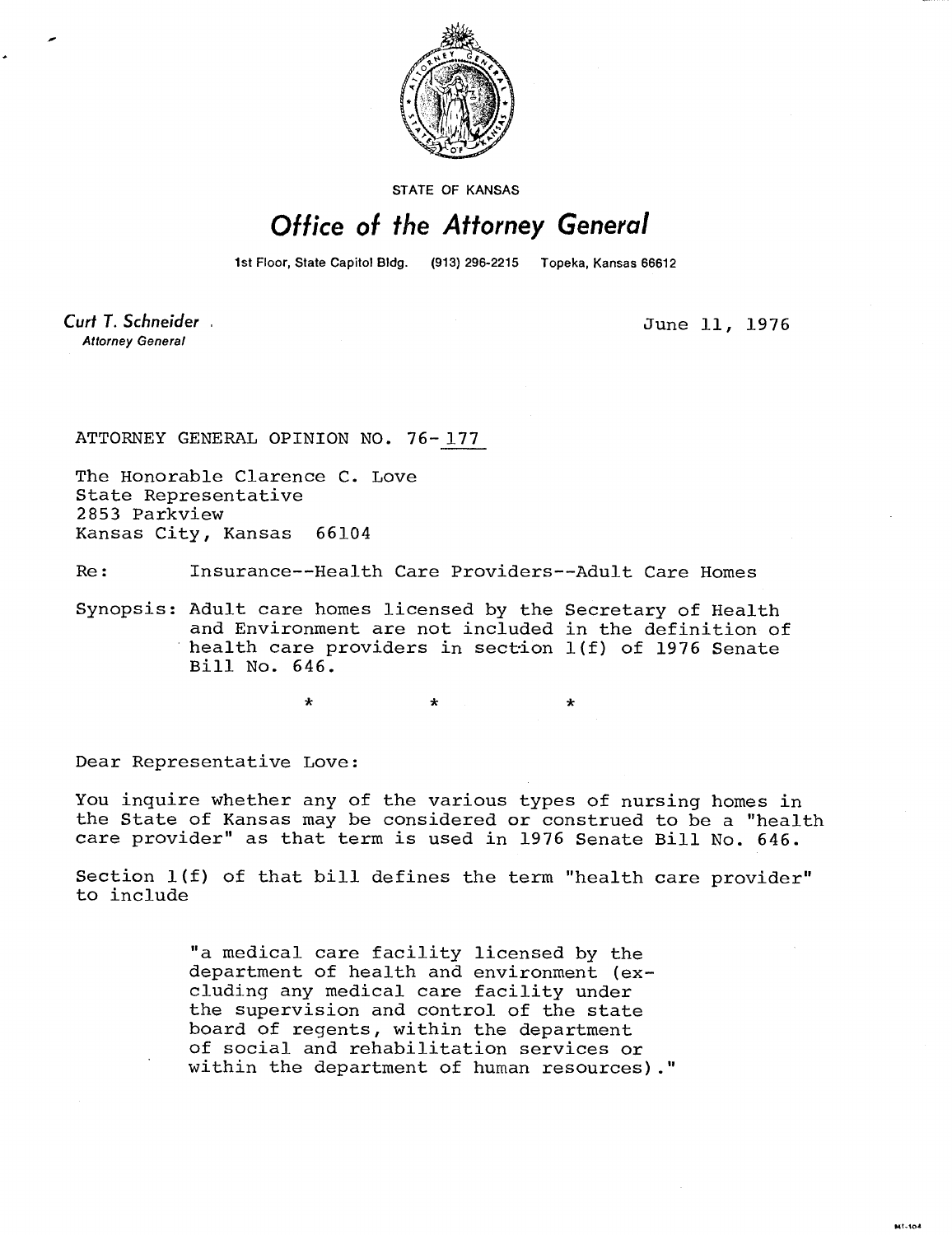The Honorable Clarence C. Love Page Two June 11, 1976

K.S.A. 1975 Supp. 65-425 et seq. provides for the licensing, inspection and regulation of medical care facilities by the State Department of Health and Environment. K.S.A. 1975 Supp. 65-425(h) defines the term thus:

> "'Medical care facility' means a hospital, ambulatory surgical center or recuperation center."

An "ambulatory surgical center" is defined by K.S.A. 1975 Supp. 65-425(f) thus:

> "'Ambulatory surgical center' means an establishment with an organized medical staff of physicians; with permanent facilities that are equipped and operated primarily for the purpose of performing surgical procedures; with continuous physician services and registered professional nursing services whenever a patient is in the facility; and which does not provide services or other accommodations for patients to stay overnight."

A "recuperation center" is defined to mean

"an establishment with an organized medical staff of physicians; with permanent facilities that include inpatient beds; and with medical services, including physician services, and continuous registered professional nursing services for not less than twenty-four (24) hours of every day, to provide treatment for four or more nonrelated patients who require inpatient care but are not in an acute phase of illness, who currently require primarily convalescent or restorative services, and who have a variety of medical conditions.'

Licensed ambulatory surgical centers and recuperation centers, as thus defined, constitute health care providers as that is used in section 1(f) of 1976 Senate Bill No. 646. Adult care homes licensed